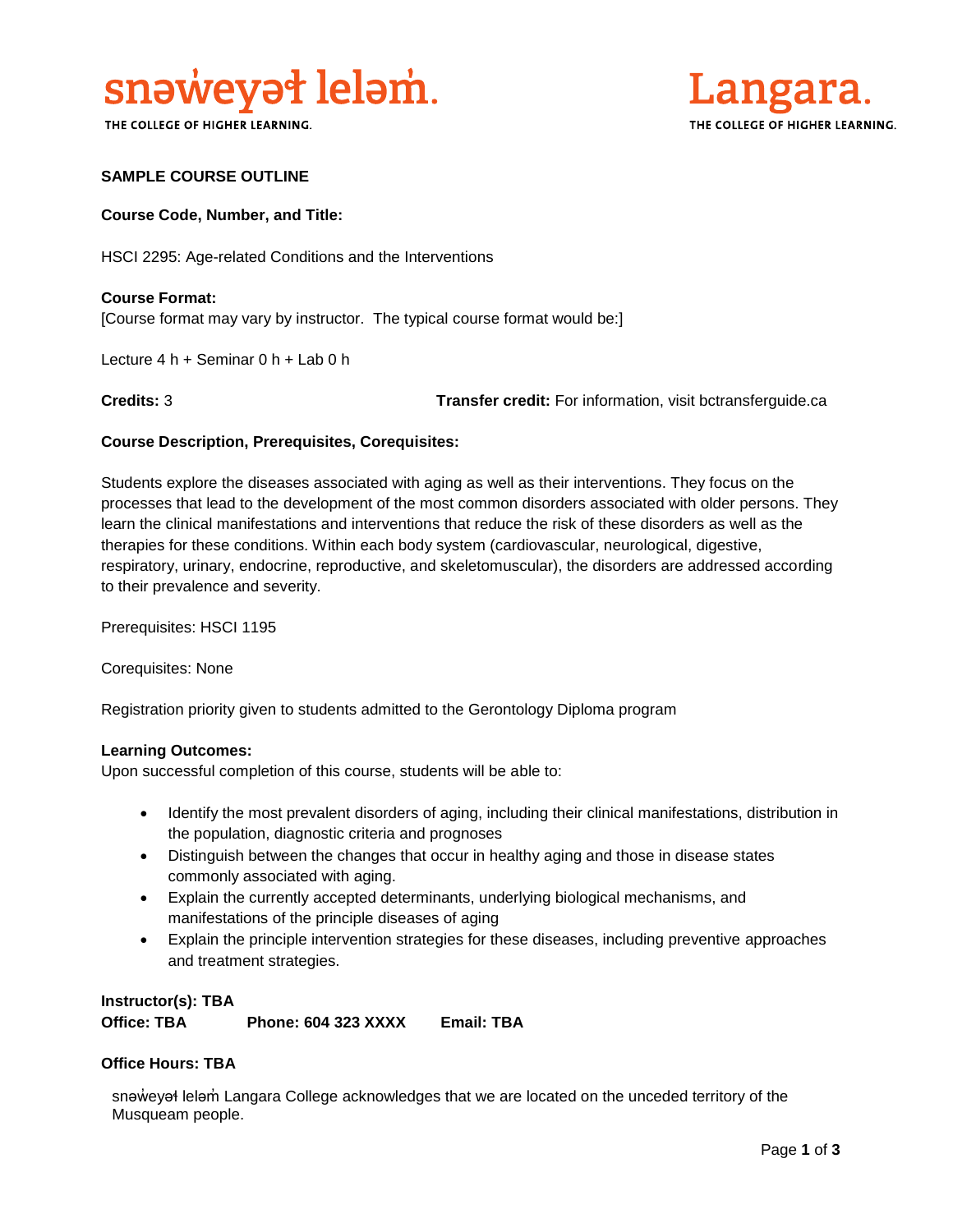# snaweyat lelam.

THE COLLEGE OF HIGHER LEARNING.



#### **Textbook and Course Materials:**

[Textbook selection may vary by instructor. An example of texts and course materials for this course might be:}

Kaeberlein, Martin. "Handbook of Biology of Aging". Academic Press.

Note: *This course may use an electronic (online) instructional resource that is located outside of Canada*  for mandatory graded class work. You may be required to enter personal information, such as your name *and email address, to log in to this resource. This means that your personal information could be stored on servers located outside of Canada and may be accessed by U.S. authorities, subject to federal laws. Where possible, you may log in with an email pseudonym as long as you provide the pseudonym to me so I can identify you when reviewing your class work.* 

### **Assessments and Weighting: Final Exam** 30% **Other Assessments %** (An example of other assessments might be:) %

Midterm exam: 40% Quizzes/Tests: 20% Participation: 10%

Participation format: Group discussion of cases

Proportion of individual and group work: Individual: 90% Group: 10%

#### **Grading System:** Letter grade

Specific grading schemes will be detailed in each course section outline.

Passing grade: C-

#### **Topics Covered:**

[Topics covered may vary by instructor. An example of topics covered might be:]

Week 1: Distinguishing normal aging from disease states in older persons Week 2: General conditions: infections/ impaired healing, therapeutic and non-therapeutic drug use and toxicity syndromes Week 3: Immunodeficiency and autoimmune conditions Week 4: Neoplasia: tumours, cancer Week 5-6: Cardiovascular disease Week7: Respiratory disease

*This generic outline is for planning purposes only.*